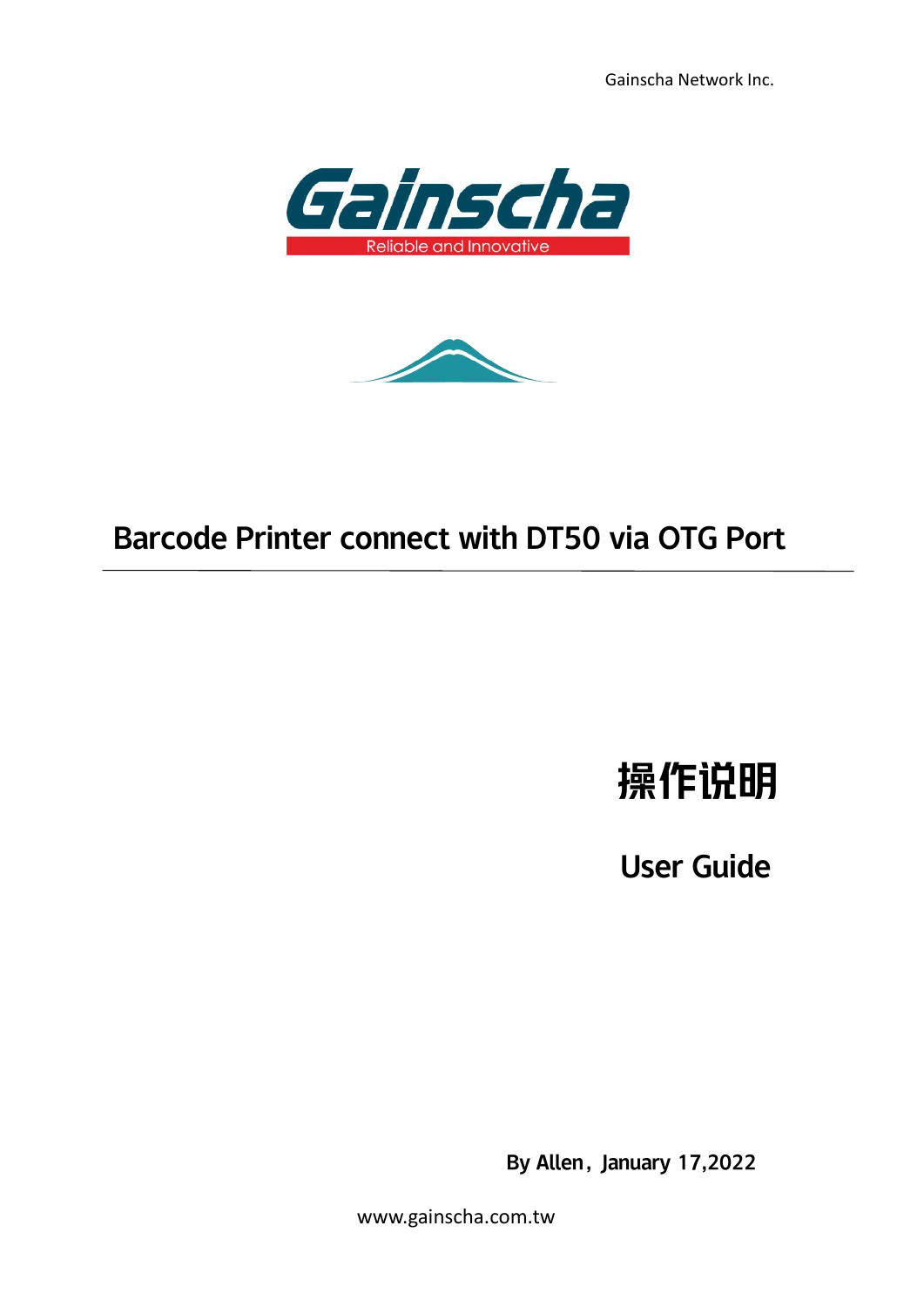**Operation requirements:**

- **1. GA-2408T/GS-2406T/GA-3406T**
- **2.PDA.**
- **3.OTG adapter**
- **4.USB line**

## **Operation steps:**

- **1**. Turn printer power on.
- **2.**The OTG was inserted into the PDA.



**3.**The USB connection printer to the OTG is shown in Fig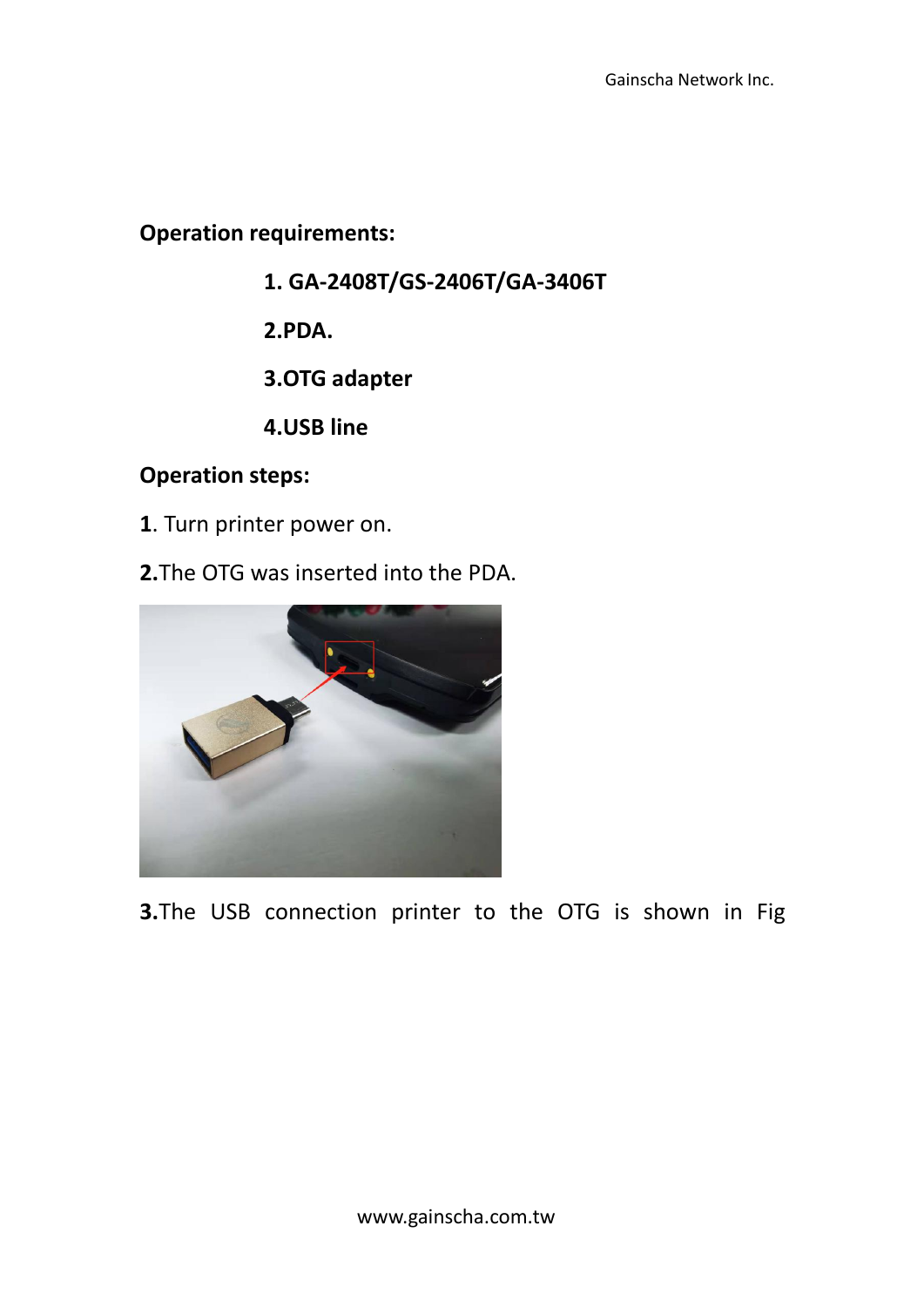

**4.**Open the NokoAPP, as shown in Fig:



**5.**When open, find the Documents and click as shown: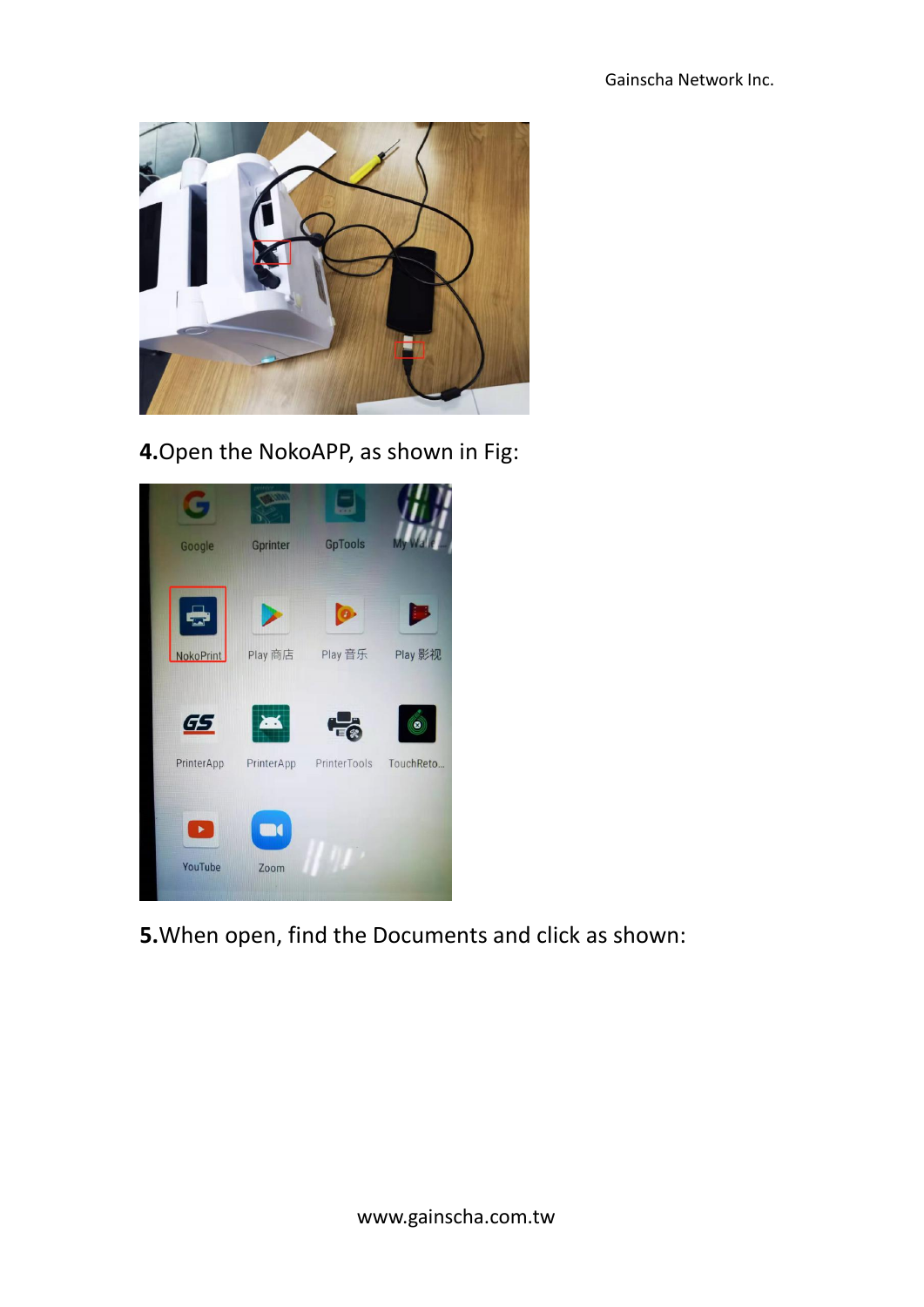|                                    | $\qquad \qquad \blacksquare \; \stackrel{\epsilon_{1}}{\text{and}}\; \stackrel{\epsilon_{51}}{\text{as}}\; \clubsuit\; \blacklozenge \; \blacksquare$ | ●图3%10:62%11 3:51 |
|------------------------------------|-------------------------------------------------------------------------------------------------------------------------------------------------------|-------------------|
| <b>NokoPrint</b>                   |                                                                                                                                                       | <b>REMOVE ADS</b> |
|                                    | Photos and images                                                                                                                                     |                   |
|                                    | Documents                                                                                                                                             |                   |
|                                    | Web pages                                                                                                                                             |                   |
|                                    |                                                                                                                                                       |                   |
|                                    |                                                                                                                                                       |                   |
| 香港检测和认证局<br>打开<br>香港检测 专业诚信<br>X广告 |                                                                                                                                                       |                   |
| Not selected                       |                                                                                                                                                       |                   |

**6.**After going in, find it, and click on the PDF file you need to print as below:



**7.**Click in and select the printer connection type in the following figure: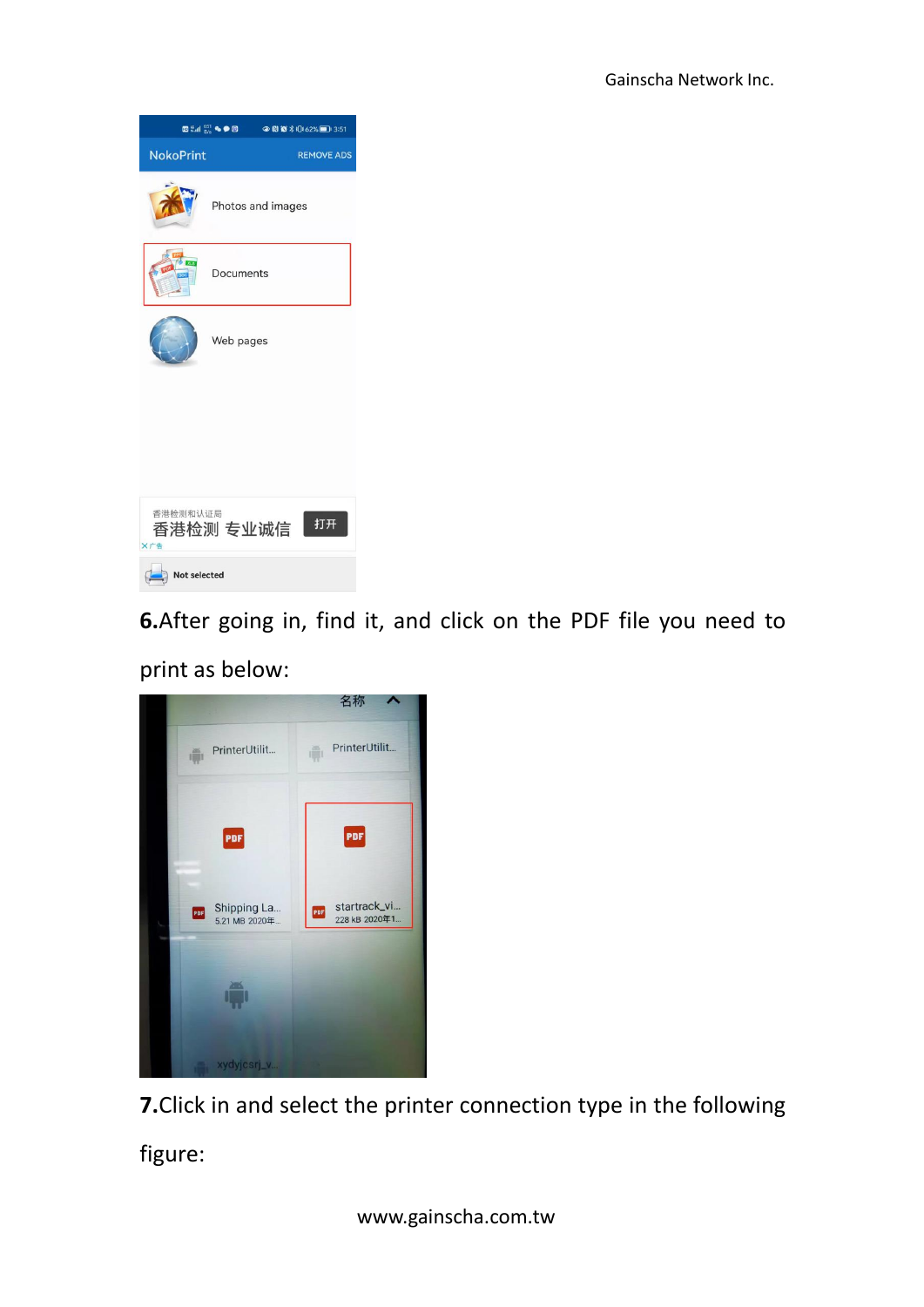

**8.**Select the USB connection, as shown in Fig



**9.**After clicking, a page pop up and click "SELET MANUALLY" in the figure below: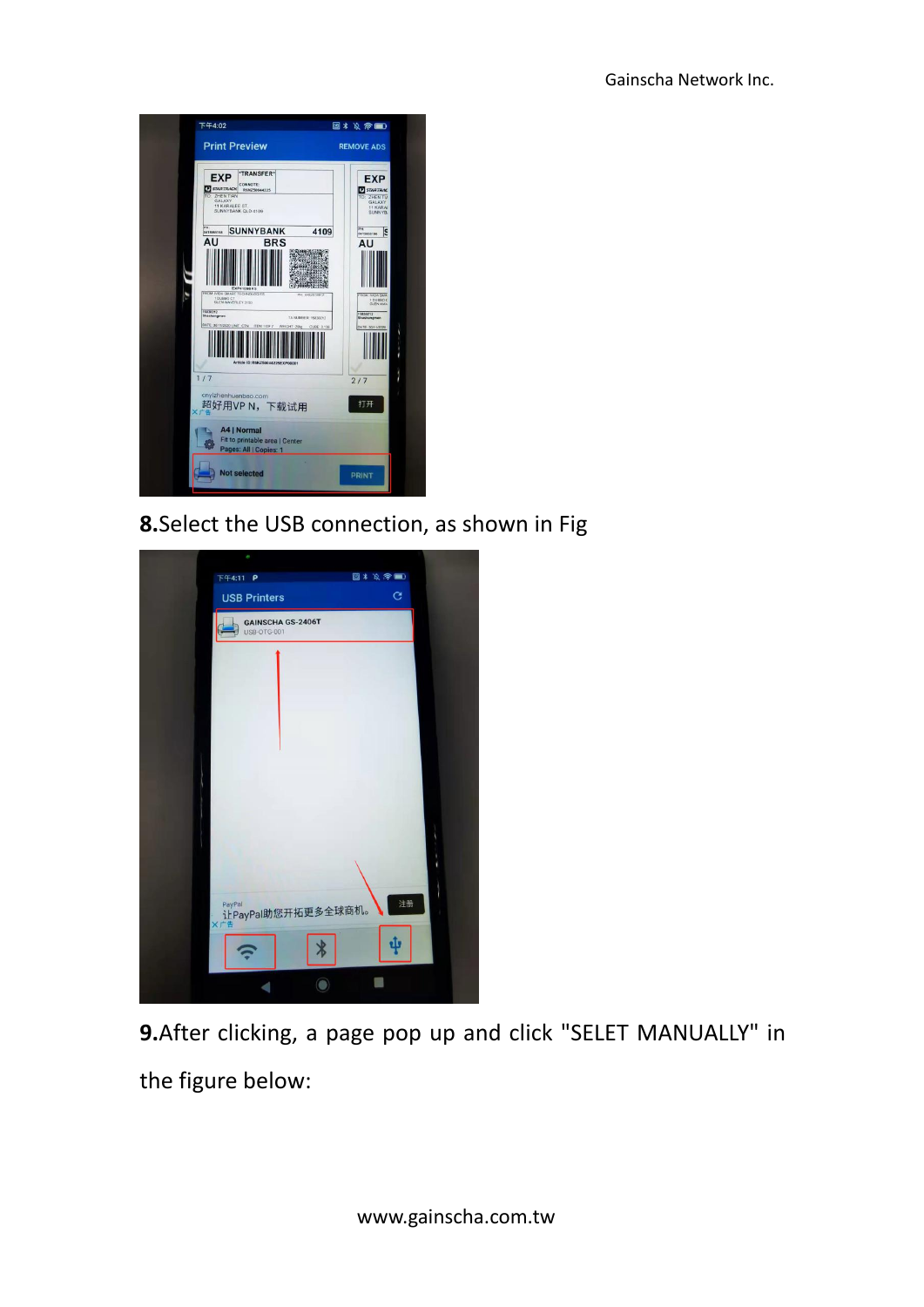

**10.**Click "Select Driver" select driver page and select "Zebra" driver as shown in the figure below:



**11.**Select "Zebra ZP" again and click "Zebra ZP 450" in the following figure: